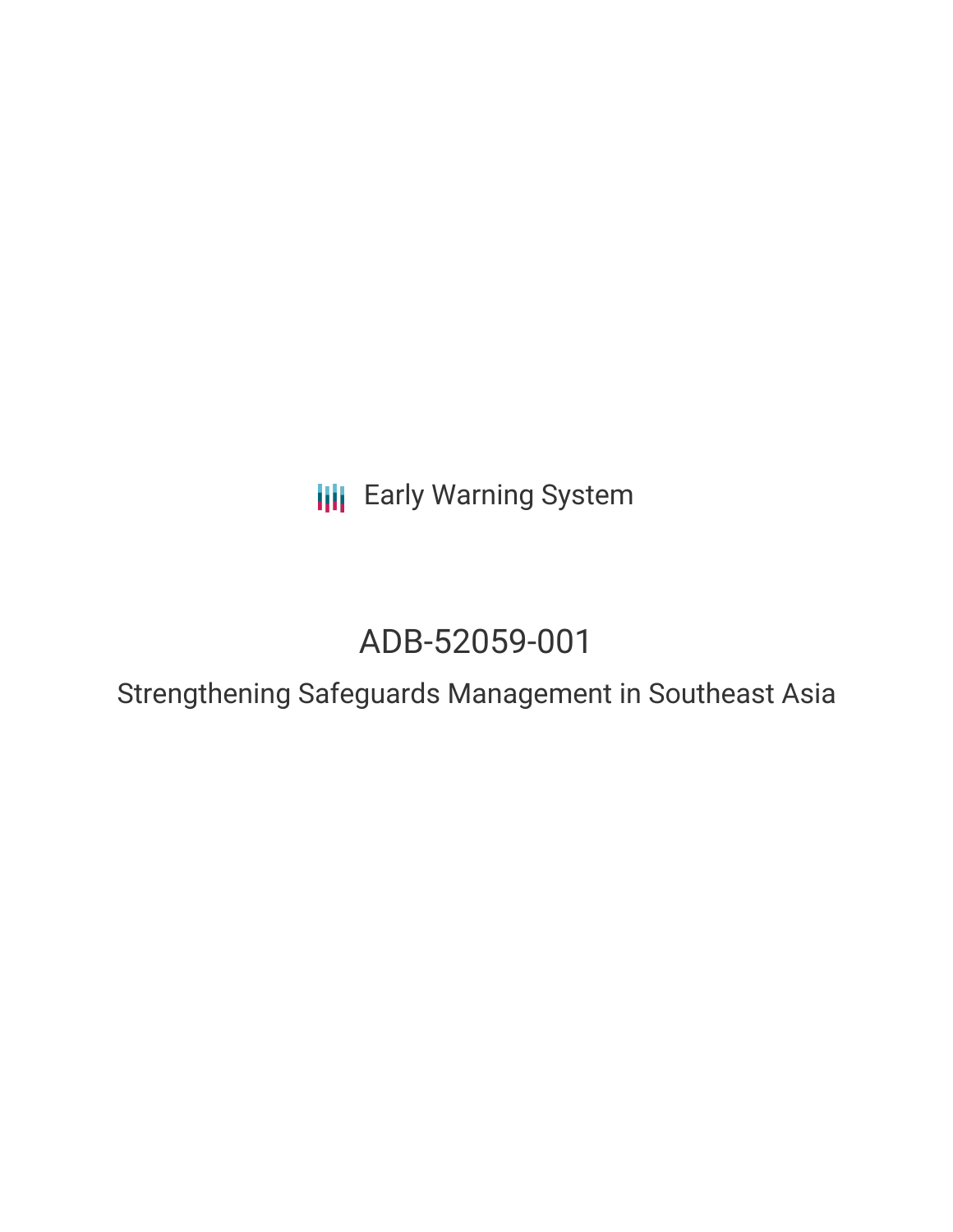

### **Quick Facts**

| <b>Countries</b>               | Cambodia, Indonesia, Laos, Myanmar, Philippines, Thailand, Vietnam                                             |
|--------------------------------|----------------------------------------------------------------------------------------------------------------|
| <b>Financial Institutions</b>  | Asian Development Bank (ADB)                                                                                   |
| <b>Status</b>                  | Proposed                                                                                                       |
| <b>Bank Risk Rating</b>        |                                                                                                                |
| <b>Sectors</b>                 | Agriculture and Forestry, Education and Health, Energy, Technical Cooperation, Transport, Water and Sanitation |
| <b>Investment Type(s)</b>      | Fund                                                                                                           |
| <b>Investment Amount (USD)</b> | \$1.50 million                                                                                                 |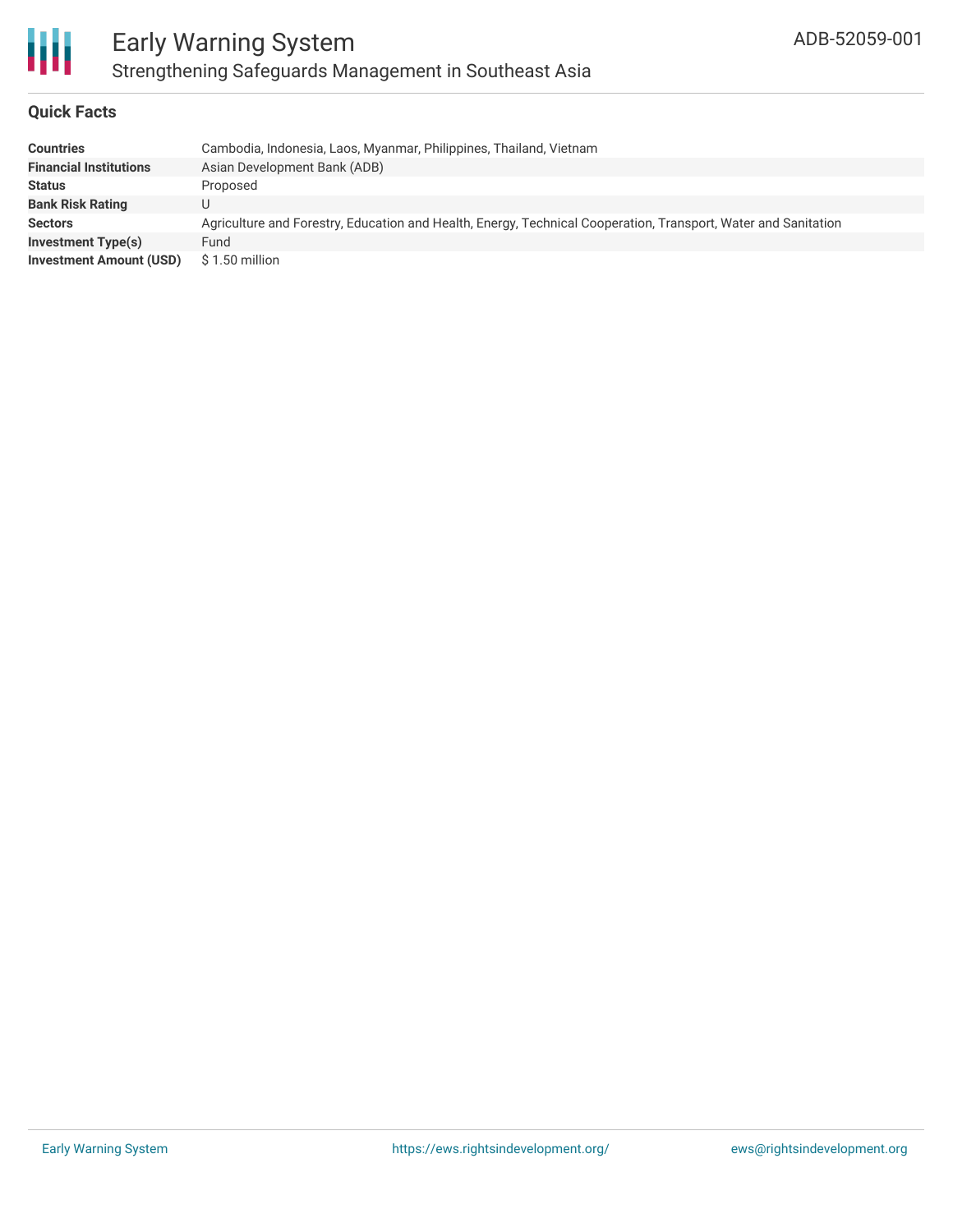

## **Project Description**

According to the bank website, "the proposed knowledge and support technical assistance (TA) will support investment projects proposed for Asian Development Bank (ADB) financing requiring environmental and social safeguards assessments and to manage the impacts and risks related to involuntary resettlement (IR), environment, and indigenous peoples (IP) at an early stage of project preparation. During project implementation, the executing agencies oversee the application of the resettlement plan (RP), the environmental management plan (EMP), and indigenous peoples plan (IP) and oversee fulfilling other requirements as per ADB's Safeguards Policy Statement (2009). "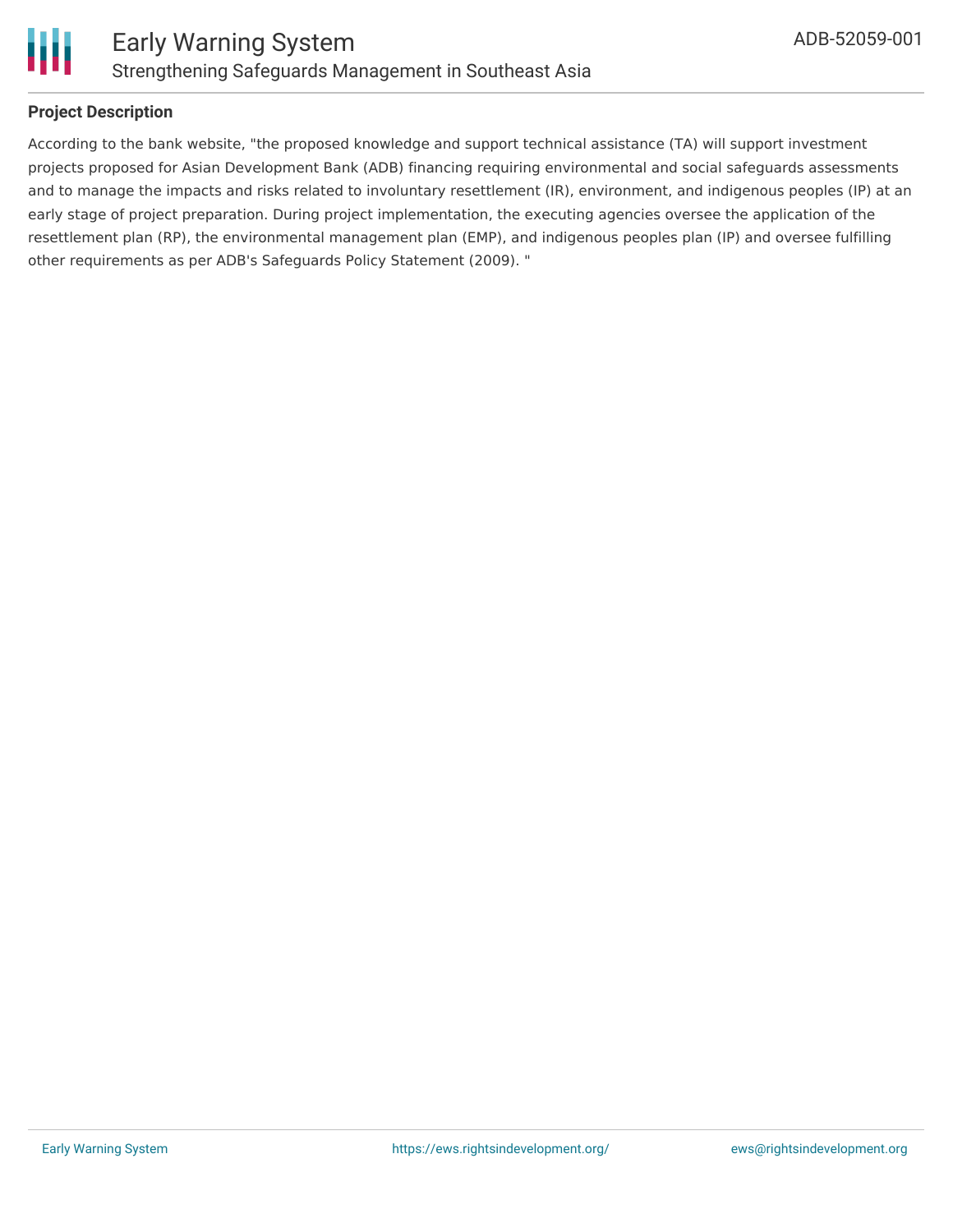

#### **Investment Description**

Asian Development Bank (ADB)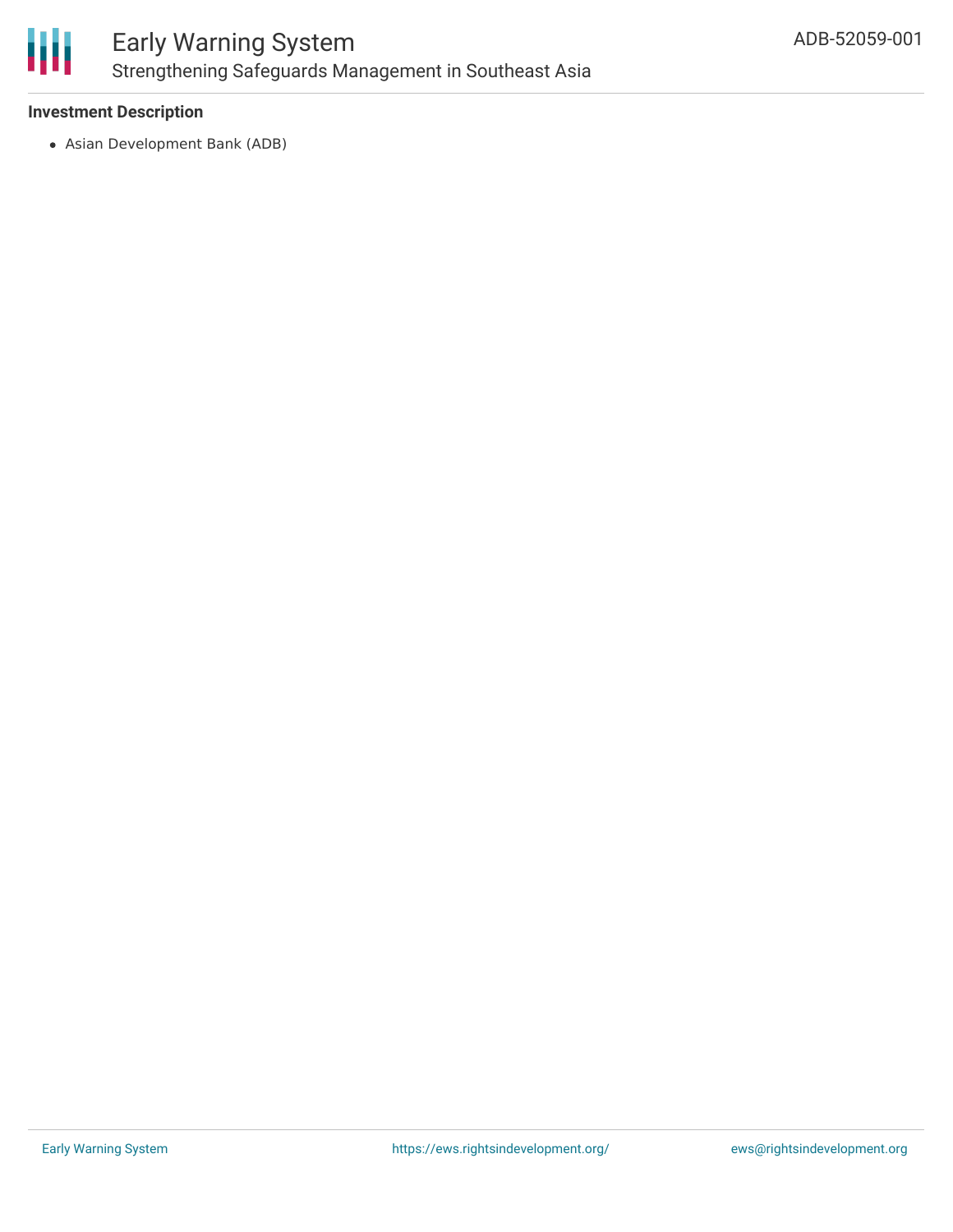### **Contact Information**

Responsible ADB Officer Ajmera, Meenakshi P. Responsible ADB Department Southeast Asia Department Responsible ADB Division Office of the Director General, SERD Executing Agencies Asian Development Bank 6 ADB Avenue, Mandaluyong City 1550, Philippines

#### **ACCOUNTABILITY MECHANISM OF ADB**

The Accountability Mechanism is an independent complaint mechanism and fact-finding body for people who believe they are likely to be, or have been, adversely affected by an Asian Development Bank-financed project. If you submit a complaint to the Accountability Mechanism, they may investigate to assess whether the Asian Development Bank is following its own policies and procedures for preventing harm to people or the environment. You can learn more about the Accountability Mechanism and how to file a complaint at: http://www.adb.org/site/accountability-mechanism/main